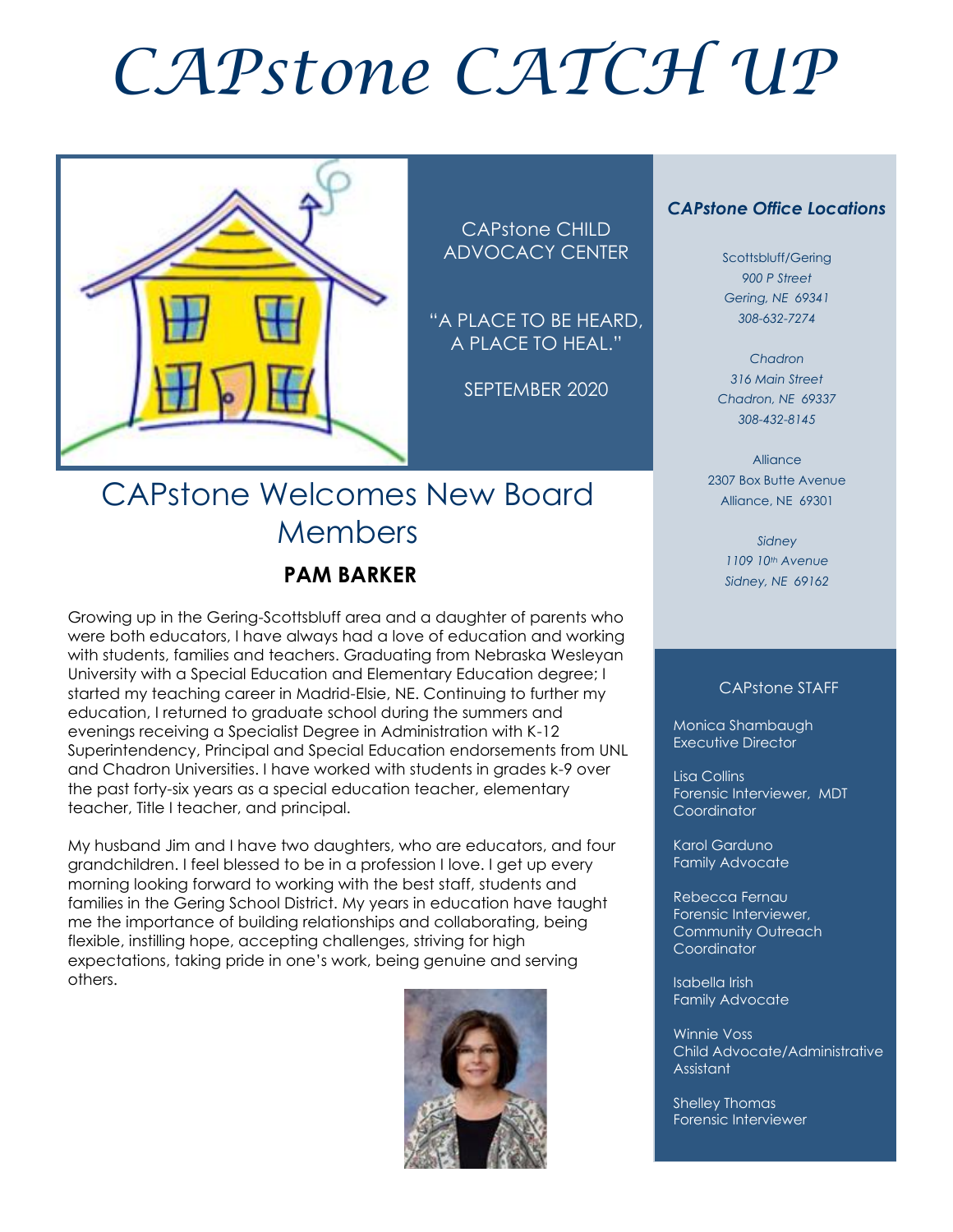

#### **CAPstone WISH LIST**

**For the Children** New Beanie Babies/stuffed animals New Blankets New Backpacks **Journals** McDonalds/Runza gift cards

**For the Facility** Gift cards to Walmart/Target Individually wrapped snacks/juices

#### **CAPstone Donors are Superhero's**



RECENT MONETARY DONATIONS

Pamela & James Barker -\$200.00

#### RECENT TANGIBLE DONATIONS

Julie Maaske and Chris Dooley - 20 journals

Peggy Manley- Stuffed Animals

Megan Moreno-Stuffed Animals

#### **MELISSA VAN GALDER** New CAPstone Board member

I was born in West Virginia, but I have lived all over the United States, traveling as part of my father's job. I moved to Nebraska in 1992 and eventually to Alliance in 2009 due to my husband's employment with BNSF. I attended college at both Western Nebraska Community College and Chadron State College, working toward a degree in Psychology, with a minor in Family and Consumer Science. Family life interrupted my education as I raised my children, including a child with special needs, that demanded more of my time than going to college would allow.

I have been married to my husband, Dale, for almost 15 years and we have 6 children between us with only 1 child remaining at home. We also have 3 grandbabies! I enjoy community work and riding my Spyder (3 wheeled motorcycle). My love of community and riding led me to becoming a member of the Guardian Belles Law Enforcement Riding Club. I have been involved with the club for almost 5 years and have been chapter President for the last 3 years. Our club supports the Punishers Law Enforcement Motorcycle Club which is made up of current or previous law enforcement, military, EMT or likeminded individuals. We live by the motto "in service to others" which is exhibited through our volunteer work within the communities in which we live, as well as fundraising for charity organizations. CAPstone is one of the many organizations we have raised funds for as well as donating items to.

I have worked in many positions that would be considered community service-based work, including as a Family Navigator for the National Alliance for Mental Health (NAMI), a Victims Advocate for DOVES, as an Early Head Start teacher for Northwest Community Action Partnership and as a Family Support worker for families who were at risk or already had lost their children to DHHS. Helping others is what I enjoy doing most. Serving on the Board of CAPstone fits right into what I enjoy, and I look forward to being part of an organization that provides such valuable services to our community.



CAPstone BOARD OF DIRECTORS 2020

SHARON WALKER Retired Social Worker

> GEORGE **SCHLOTHAUER** ESU #13

KAYLA IMUS Heritage Estates

LAURA BURGESS SBCO Attorney's office

KATHERINE BATT Department of Health and Human Services

RACHEL DELLE Scottbluff Schools

JANE FLIESBACH Fliesbach Foundation

ADAM FRERICHS Cheyenne County Sheriff's **Office** 

PAMELA BARKER Gering Public Schools

JANELL GRANT Box Butte General **Hospital** 

> TINA JAMES CS Precision

MELISSA VAN GALDER Alliance Chamber

VICKY MORENO SBCO Attorney's office

DR. WILL PACKARD Retired

> JEFF PECK **Intralinks**

PAUL B. SCHAUB Cheyenne County Attorney's office

KATHY STOKEY Retired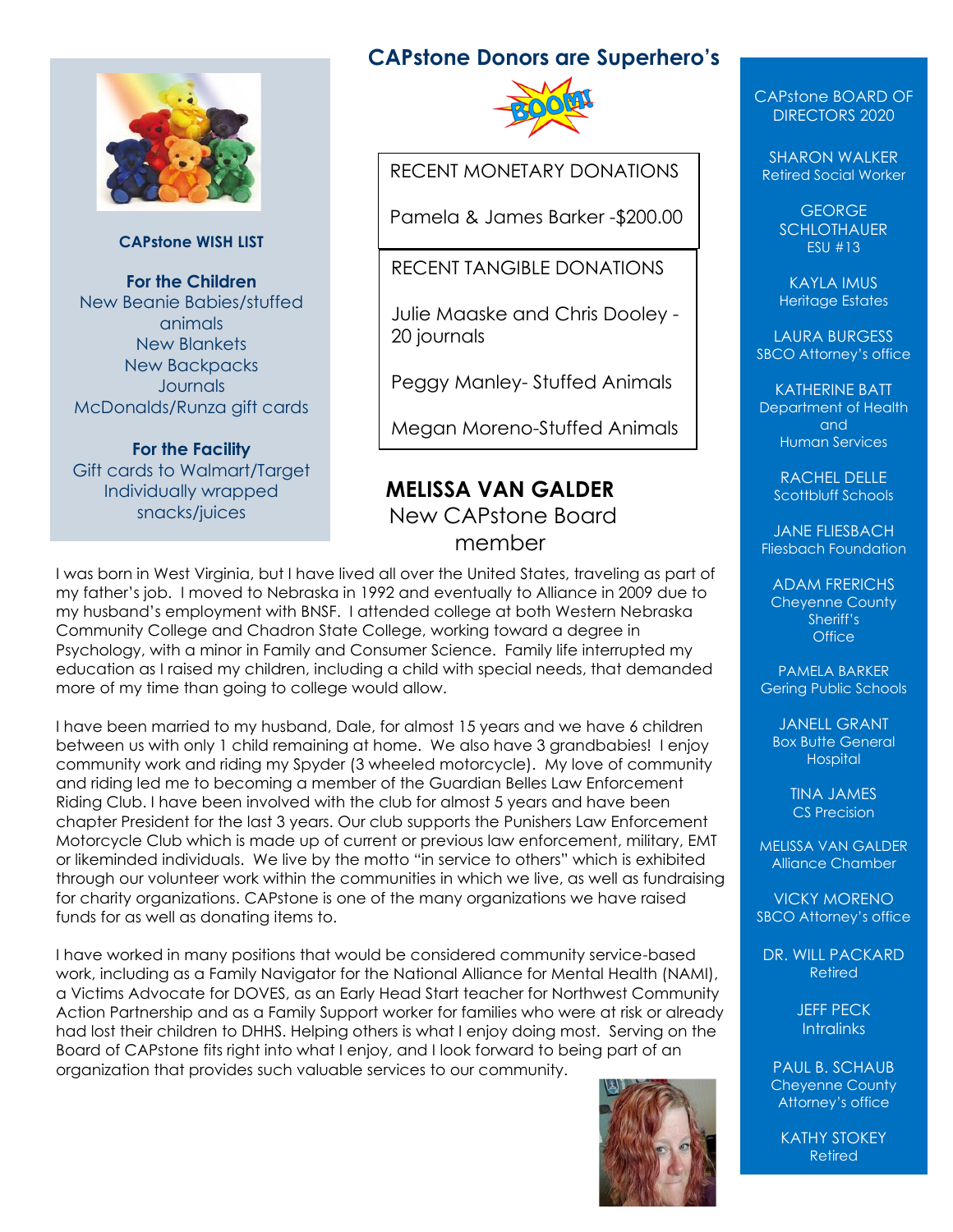#### *Website*

*[www.capstonenebraska.com](http://www.capstonenebraska.com/)*

#### *Email*

*[director@capstonenebraska.com](mailto:director@capstonenebraska.com)*

#### *Facebook*

*[https://www.facebook.com/CAPst](https://www.facebook.com/CAPstone-Child-Advocacy-Center-310733285741/) [one-Child-Advocacy-Center-](https://www.facebook.com/CAPstone-Child-Advocacy-Center-310733285741/)[310733285741/](https://www.facebook.com/CAPstone-Child-Advocacy-Center-310733285741/)*

#### **To report child abuse/neglect**

**Nebraska child abuse/neglect hotline**

**1-800-652-1999 or call your local Law Enforcement agency.**



### **OMS Youth Feedback Survey & Pilot Program**

This year the CAPstone Child Advocacy Center had the opportunity to be one of the child advocacy centers in a pilot program collecting surveys from youth that come to our center. The idea was to create a survey in which youth (ages 10-17) could express how their experience at the child advocacy centers was and give them a chance to provide feedback. Although we collect surveys from caregivers, we did not previously have a tool that allowed the same chance for youth to provide feedback from their experience.

#### **Process:**

This process had phases prior to the collection of surveys in which the staff at CAPstone participated in a telephone interview and provided feedback on the draft of the survey. The research team that designed the survey took numerous items into account, such as wording that could be understood at lower reading levels and the best font for dyslexia. The actual collection process required our staff to provide the survey to youth ages 10-17 and record details in a workbook such as: if a caregiver gave permission, if the child participated, the survey collection method, time to complete, if the child asked for assistance and how difficult it was for the child to understand. The staff at CAPstone also participated in check-in calls throughout the pilot process. The pilot collection process began in February of this year and concluded September 18th. The pilot was lengthened due to COVID-19 and centers being closed due to directed health measures. The national release date is January 2021; however due to our participation in the pilot program we can continue utilizing the surveys after September 18th without collecting that additional information for a workbook.

#### **Results:**

The results we have received from youth who came to CAPstone Child Advocacy Center from February 2020 to September 2020 include 77 responses including just a few; "What were the people at the center like?" 100% chose very nice or nice. When asked "Did they help you understand what to expect at the center" 94.9% chose very helpful and helpful. When asked "Were they good at listening to you?" 98.7% chose very good and good. When asked "How good were they at answering your questions" 83.1% answered very good or good. When asked "Did they help you feel safe" 96.1% chose very helpful and helpful. When asked "Did they care about you?" 86.8% chose a lot. For the written responses the first question that was asked stated "What did you like about the center?" some of the answers were: **"It's cool"**, **"I like how they asked questions and helped me understand"**, **"It's quiet"**, **"How understanding they are, and made me feel comfortable and safe"**, **"How nice and kind the lady was"**. The second question asked, "What did you not like about the center?" resulted in a similar response multiple times and that response **"nothing".** Feedback received assists our staff in knowing what changes may need to be made and what is working. We at CAPstone always strive to make our center a safe space that is child/youth friendly.



If there is something you would like to see in our newsletter or would like to add to our newsletter, such as a job opening or an event you are having, please let us know.

Email Rebecca at [outreach@capstonene](mailto:outreach@capstonenebraska.com) [braska.com](mailto:outreach@capstonenebraska.com) or call at 308-432-8145

Page 2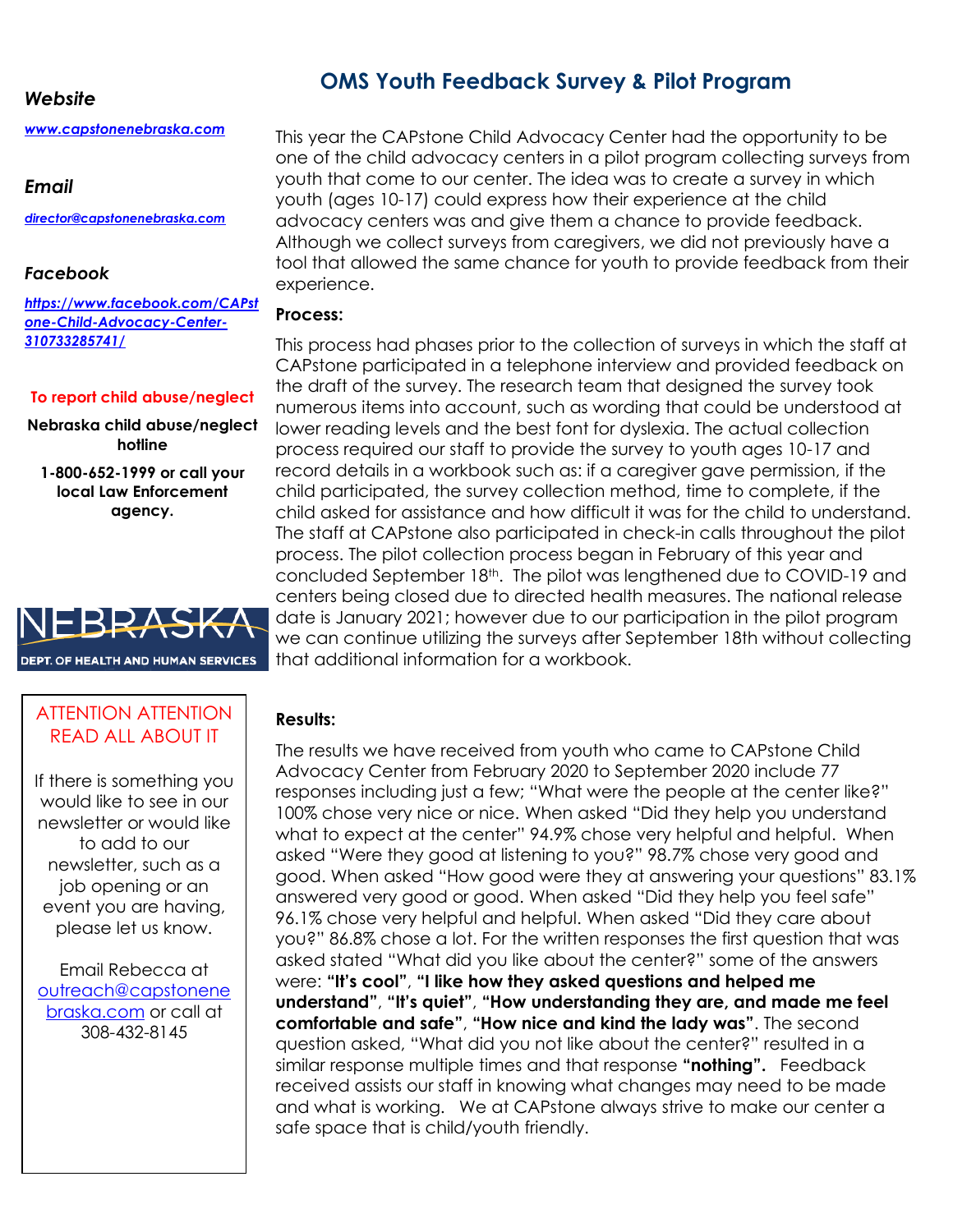

#### Date Completed

#### **Youth Feedback Survey**

We want to hear from you! Your answers will help us improve our services. There are no right or wrong answers. You can skip any question you do not want to answer. You can stop any time you want. This is completely private.

#### Please circle the answer that best describes how you feel.



Thanks for your help!

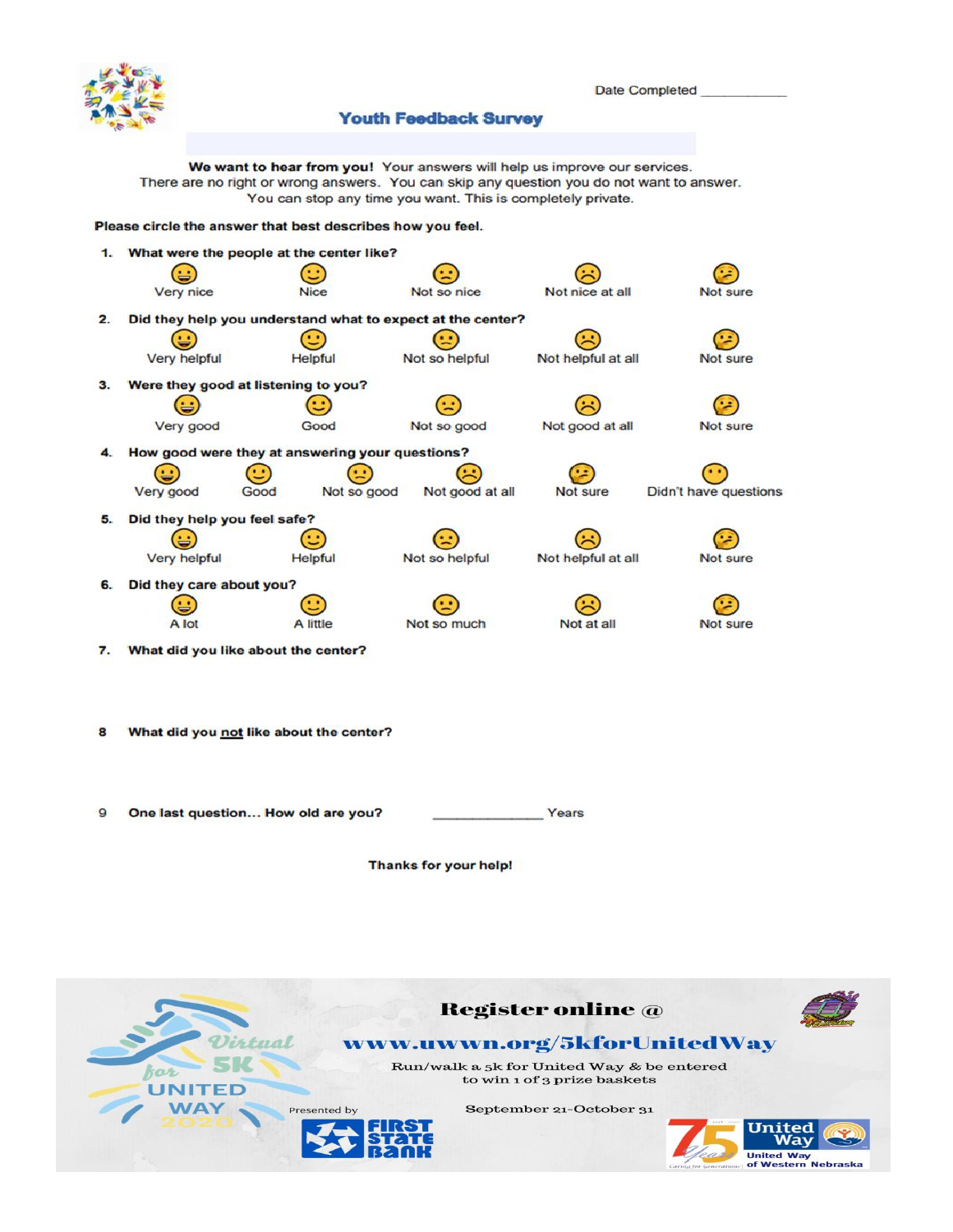# SPOTLIGHT ON KAROL GARDUNO **FAMILY ADVOCATE**

I am a Wyoming girl, born and raised, and graduated from the University of Wyoming in 1990, with a BA in Elementary Education. My career path never actually included teaching school, but many other opportunities in educating others, from working as a correctional officer, to working for a mortgage loan management company, to finally landing in the field of child welfare. The field of child welfare has been my passion for many years and I would not want to be anywhere else. I worked for NDHHS as a Child and Family Services Specialist, then I went to the training side with the University of Nebraska, Center on Children, Families, and the Law. I also took a turn working in the Employment First Program as a Project Supervisor and as a Community Coordination Specialist for the Developmental Disabilities department within DHHS. CAPstone is everything I had been searching and waiting for and I have been the Family Advocate since April 2018.

Away from work, I enjoy spending time with my family. I have been happily married to David Garduno for 18 years!!! David is the rock in my world, as he puts up with all my craziness. We are working on being an empty nesters, but not quite yet, as my son, Ceasar graduated high school in 2020 and is currently attending WNCC were he is studying welding. We have a fur baby, Mocha, who loves attention, and is very spoiled! I am always busy with other interests, whether it be cooking and baking, school activities(school board secretary/member, Booster Club Secretary/Treasurer, and activities fan), or community organizations (Minatare Action Committee), so it seems like I am constantly on the go. The most relaxing that I do is spending time with family, or enjoying the fire pit on the weekend; nothing is better!

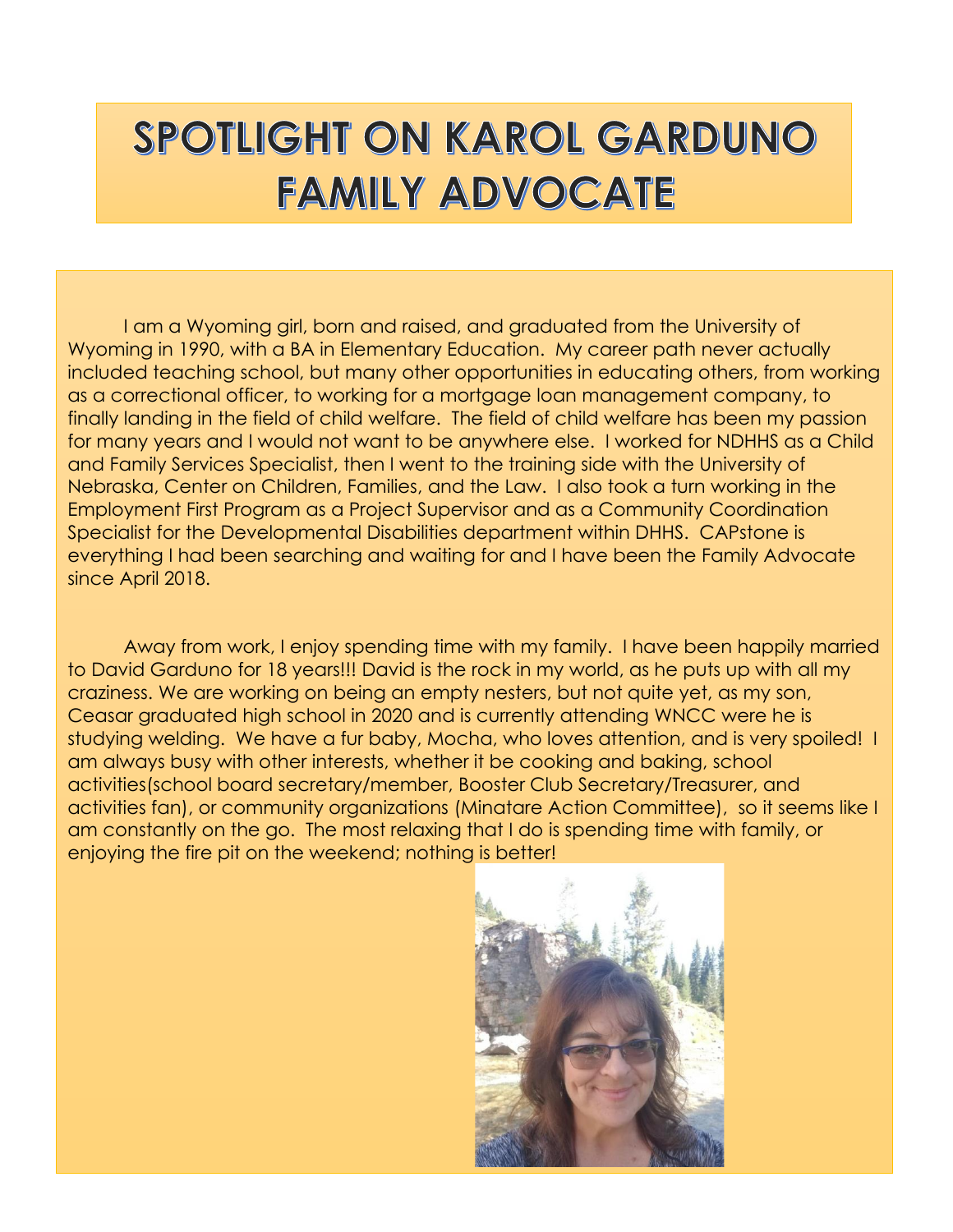#### **Instagram Monitoring: What Parents Need to Know**

Instagram is a popular social media platform for teens to share photos and videos. People can post things like selfies, memes, and anything else they enjoy, all while allowing others to leave comments. Instagram is a great way to keep in touch, but it also presents plenty of opportunities for cyberbullying and inappropriate behavior. So, is Instagram safe for kids?

#### **Who are your kids following?**

First, find out who your kids are following. Today, there's no shortage of viral YouTubers, Instagrammers, and Snapchatters. Unfortunately, some of these internet celebrities create content that is inappropriate. And despite Instagram's safety features and community guidelines, many people get away with posting explicit photos by simply putting a "sticker" on the photo. Check your kid's



list of people they are following and go over with them who is an appropriate person to keep following and who they should unfollow.

Is Instagram safe?

Instagram does have some in-app controls, like putting together a list of banned words. The list of banned words will prevent posts with those words in the comments from appearing in your kid's feed and also prevent them from using the banned words. Consider creating a list of words together that your child will ban on Instagram. The banned words can also become part of your technology contract with your child. Creating a list with your child helps maintain open and honest communication about technology. It can also lead to some enlightening discussions about how to be a responsible digital citizen.

Online safety challenges arise as teens learn how to use Instagram and other apps responsibly. It's essential to keep in mind that the frontal lobe – the impulse control and decision-making part of teens' brains – are not fully developed until their early 20's. Kids do not always understand the permanent and future consequences of today's actions. This means that kids today often deal with online issues like cyberbullying and viewing inappropriate content. It's important we have multiple conversations with our kids about online safety and go over the safety features of each app they use. Sometimes, it's not our kid's actions that we have to worry about, but those of others. Online predators are rampant on social media.

As of December 4, 2019, Instagram has launched two new safety measures meant to better protect its younger users. Unfortunately, they're easy for kids to work around. The first change requires users to confirm they're at least 13 by entering in their birth date — but it's not hard for underage kids to enter an age that's older than they really are. The second change enables users to turn off direct messages from people they don't know, which is meant to prevent strangers from contacting kids. However, there's nothing to prevent kids from turning it back on once their parents leave the room.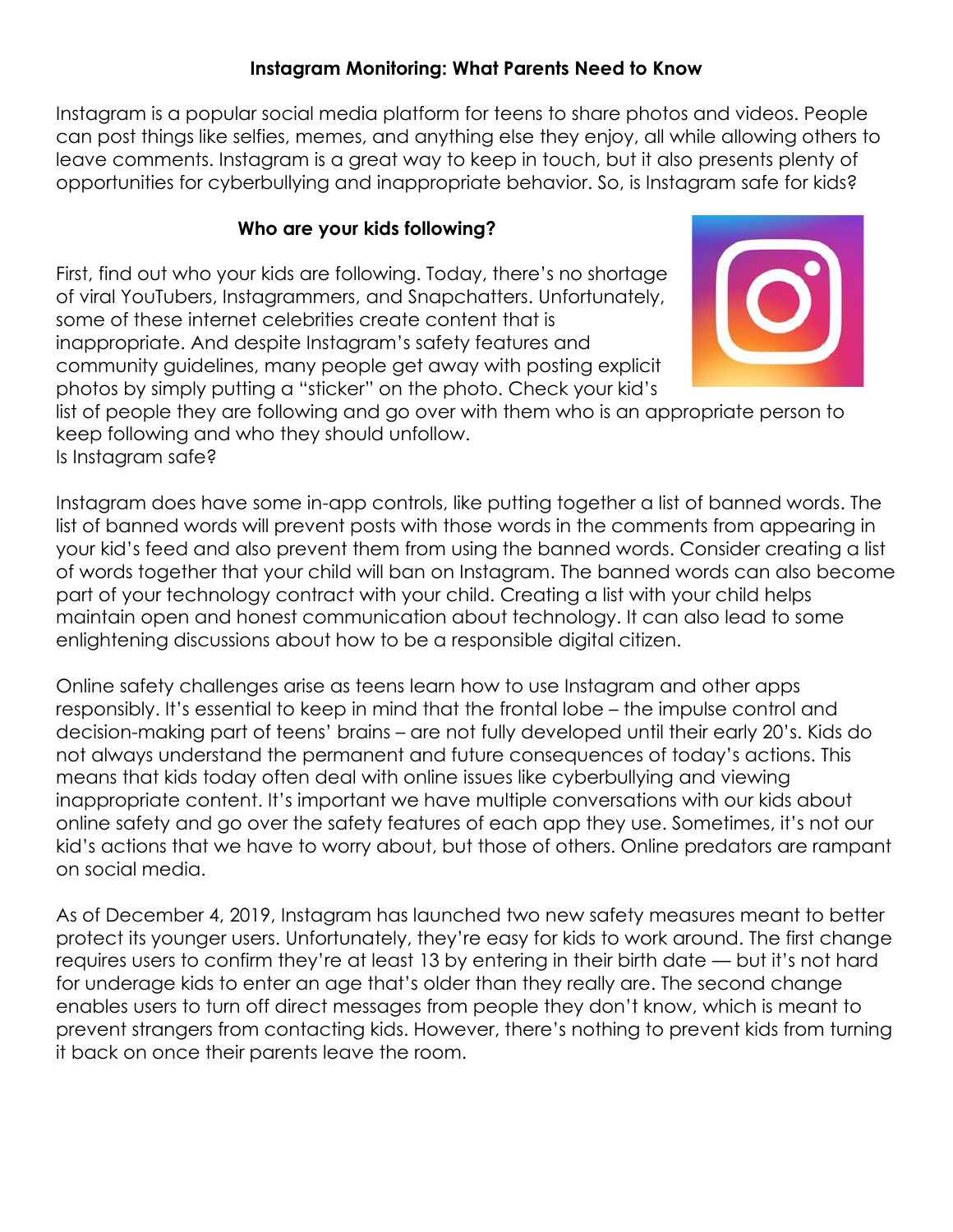### **What is a Finsta?**

Finsta is slang term for a fake Instagram account. Teens and tweens started making these accounts after older generations (and parents) joined their favorite social media platform. Finstas have become a perfect venue for cyberbullying. They allow a person to hide their identity, as tracing an account back to its creator is very difficult without some serious sleuthing. Using Finstas therefore give the perception of no accountability for one's actions.

#### **What you can do right now to keep your child safer**

#### **How to set your child's account to private**

A private account enables users to select who can access and follow what they post. Public accounts can be seen and followed by anyone, approved or not.

Open up Instagram.

Tap your child's profile picture in the bottom right corner.

At the top right of the screen, tap "…".

A screen will slide open to the left. At the bottom, click Settings. Scroll down and tap Account Privacy.

Tap to toggle and enable Private Account.

#### **How to block accounts**



Tap the offending user's username or profile photo. This will take you to their profile.

Tap the "…" in the top right corner.

Tap Block.

### **How to report content that is abusive or inappropriate**

Tap "…" in the top right corner of the offending user profile or specific post. Or, if it's a comment, swipe left on the comment itself and tap the exclamation mark. If it's a message, tap and hold on the message and then tap Report.

#### **How to turn commenting off or on for a post**

Tap "…" above your post.

Select Turn Off Commenting or Turn On Commenting. You can also turn off commenting for a post before you share it. On the screen where you add a caption or location to your post, tap Advanced Settings, then tap Turn Off Commenting.

by The Bark Team | Apr 15, 2019 | Social Media Monitoring